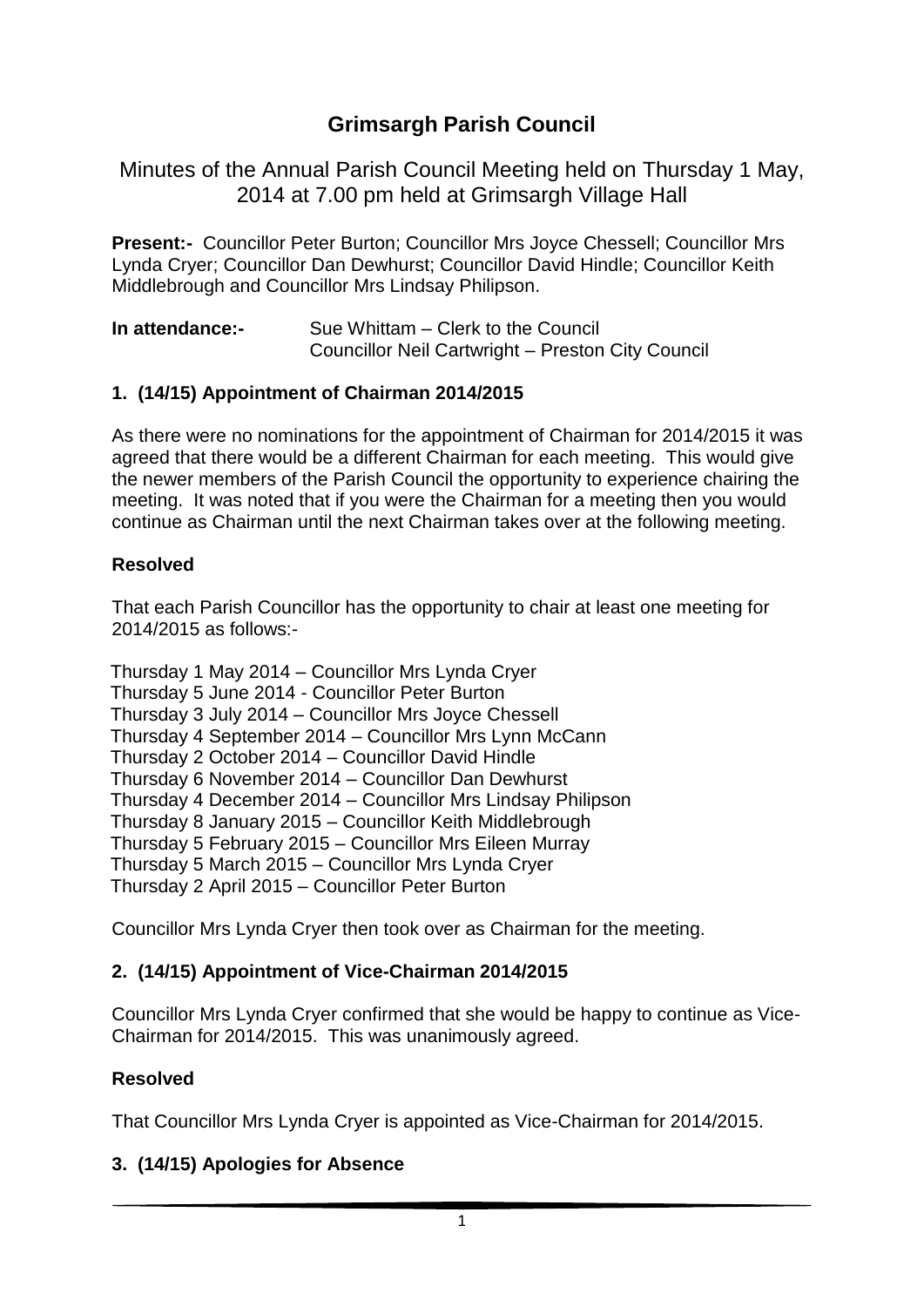Apologies for absence were received from Councillor Mrs Lynn McCann, Councillor Mrs Eileen Murray, Councillor Tom Davies – Preston City Council and Reverend Halliwell.

# **4. (14/15) Disclosure of Personal and Prejudicial Interests**

None.

# **5. (14/15) Minutes of the Last Meeting**

## **Resolved**

That, the minutes of the Parish Council meeting held on 3 April, 2014 be approved as a correct record and signed by the Chairman.

# **6. (14/15) Adjournment for Public Participation and Policing Issues**

The Chairman, Councillor Mrs Lynda Cryer adjourned the meeting for public participation and as the police were not present asked if anyone had anything to raise under public participation.

Councillor Dan Dewhurst said he was aware of problems on Yew Tree Avenue with vehicles double parking and parking near to the road junction. He was going to visit the road with County Councillor George Wilkins and City Councillors Neil Cartwright and Tom Davies to look at the issues and he would report back to the Parish Council. It was noted that Paul Dunne who was the Public Realm Manager for Lancashire County Council would get involved where junctions were a problem and the police had the power to enforce dangerous driving. Councillor Mrs Joyce Chessell said that Lindale Avenue near the dentist had the same problem so this was not just an isolated case.

The Chairman, Councillor Mrs Lynda Cryer then reconvened the meeting.

# **7. (14/15) Town and Country Planning Act, 1990**

It was noted that there were no new Planning Applications for consideration at tonight's meeting. However we had received from Preston City Council notification of a Certificate of Lawfulness application:-

06/2014/0245 - Chapel House, Elston Lane, Grimsargh. Certificate of Lawfulness for existing use of land as residential curtilage. Closing date for comments 9 May 2014.

With regard to the Wainhomes Development appeal hearing Councillor Mrs Lindsay Philipson said that people had found it quite difficult to hear the inspector as he was quite softly spoken and microphones had not been used. It was noted that it would be six weeks before the result of the appeal was known. Councillor Mrs Lindsay Philipson said that both she and Councillor Mrs Murray had attended for part of the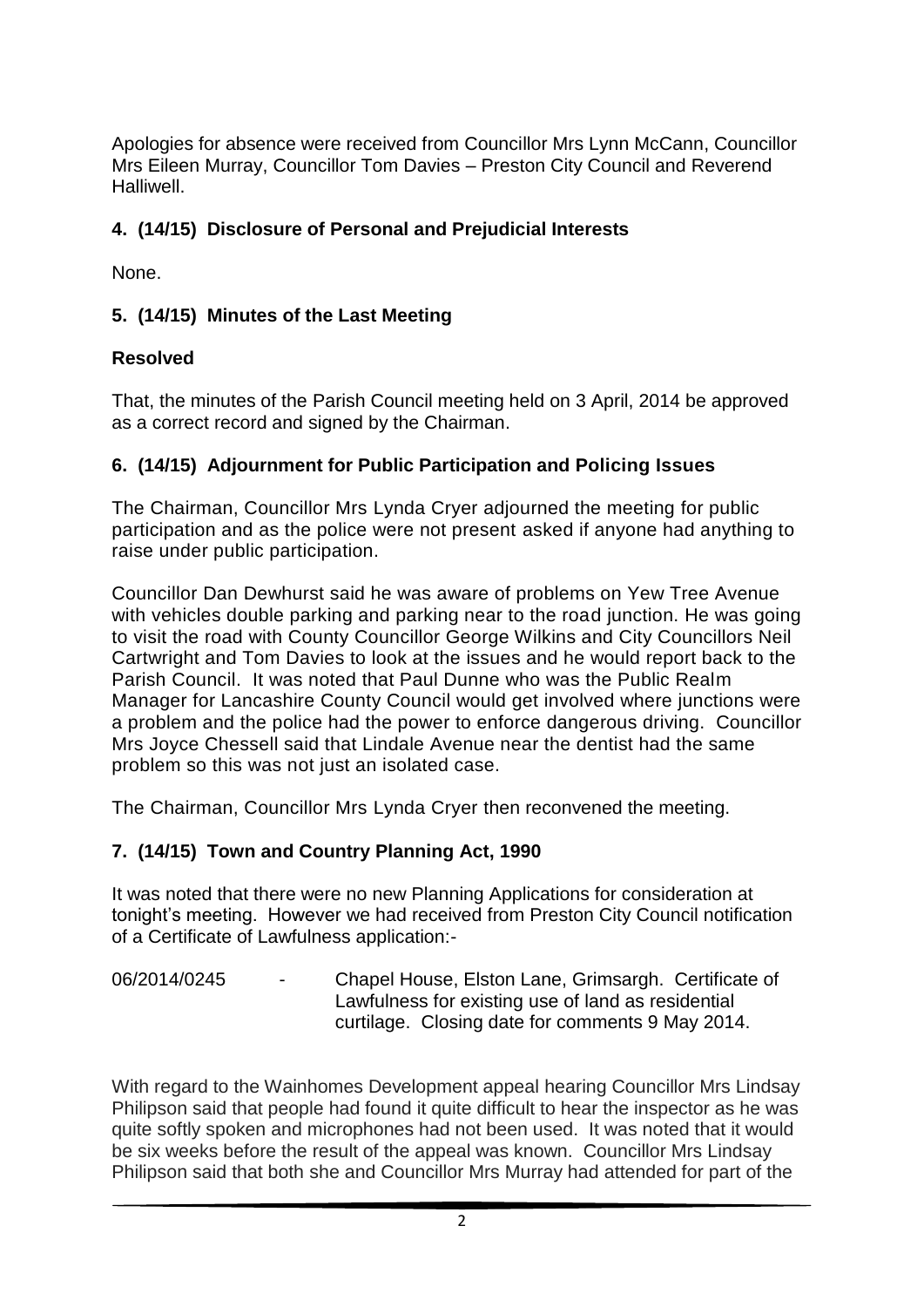appeal hearing and that the local resident had done a great job delivering the statement on behalf of the local residents and the Parish Council.

## **Resolved**

**1)** With regard to application 06/2014/0245 for a Certificate of Lawfulness, that the Parish Council has no comments to make with regard to this application.

2) That the report is received and noted.

# **7. (14/15) Report of the Community Engagement Working Group**

Councillor Peter Burton presented the report from the Community Engagement Working Group with regard to the Community Hub for information. It was noted that two google calendars had now been created and an item on this had been prepared for the next Parish Council newsletter.

## **Resolved**

That the report is received and noted.

## **8. (14/15) Report of the Community Safety Working Group**

This item was deferred until the next meeting of the Parish Council.

### **9. (14/154) Appointment of representatives to outside bodies, Sub- Committees and Working Groups**

### **Resolved**

That the following Members are appointed to outside bodies, sub-committees and working groups for 2014/2015 as follows and it was noted that other Working Groups would be set up as and when necessary:-

### **Outside Bodies**

### **1. Preston Area Committee (3 Members)**

Councillor Mrs E Murray The Clerk – Sue Whittam Councillor Keith Middlebrough

## **2. Boylton, Houghton and Farrington Charity (1 member)**

Councillor Mrs J Chessell

### **3. The Education Charity of John Farrington (1 member)**

Councillor Mrs J Chessell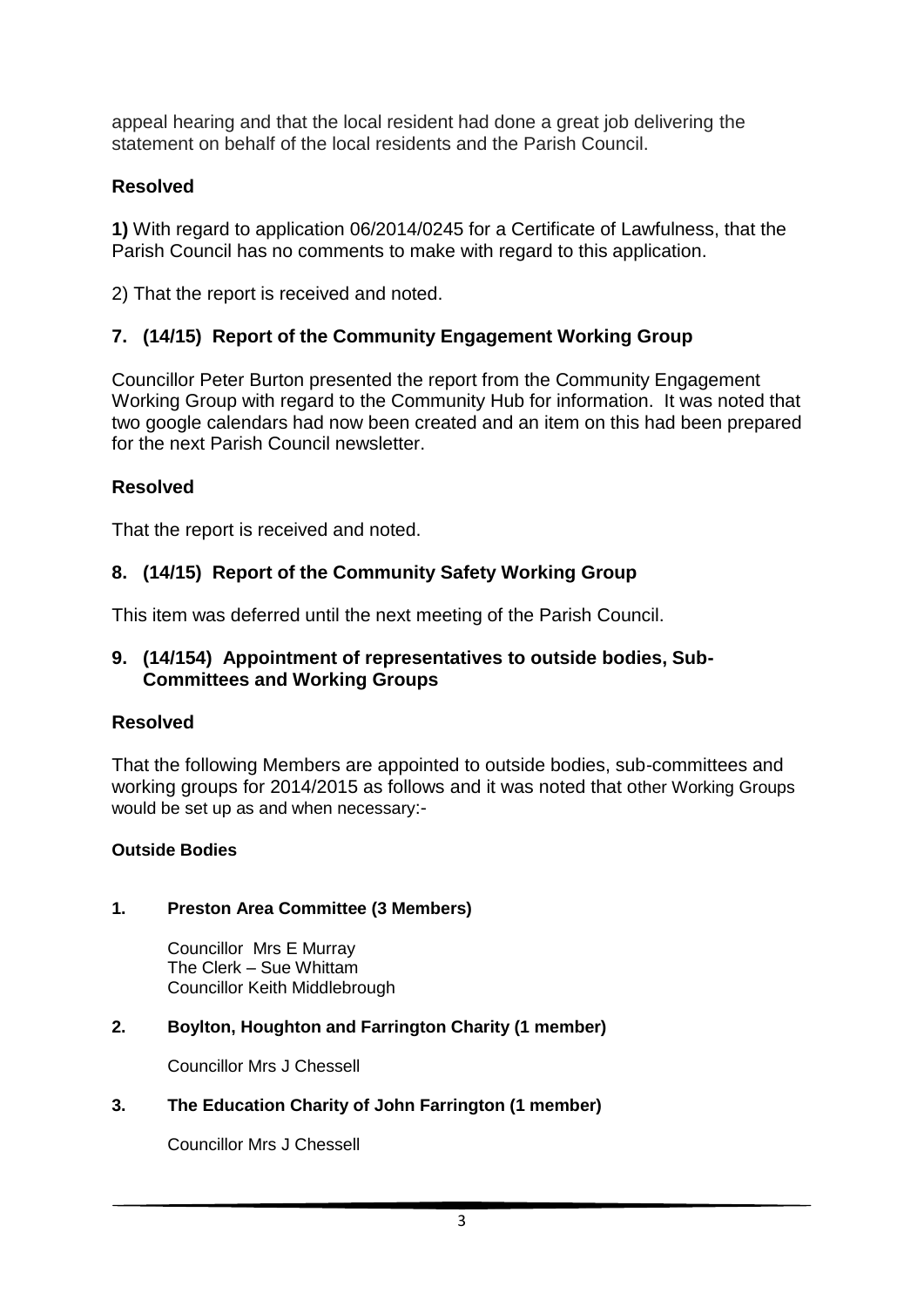#### **Sub-Committees**

### **1. Planning Sub-Committee (3 Members)**

Chairman of the Parish Council, (or Vice-Chairman in their absence) + 2 others (Councillor Mrs Eileen Murray, Councillor Peter Burton and Councillor David Hindle + the current Chairman for that month or Councillor Lynda Cryer as Vice-Chair in their absence).

#### **Terms of Reference**

- i) The Planning Sub-Committee has delegated executive powers to consider all planning applications relating to Grimsargh Parish Council and to respond to Preston City Council.
- ii) The Planning Sub-Committee may canvas opinions for and against applications to assist with fair determination of applications. The Sub-Committee has an obligation to ensure that relevant parties are given an adequate hearing – applicants, as well as objectors, will have the opportunity to speak at meetings in accordance with Grimsargh Parish Council Standing Orders.
- iii) A record of all planning applications, the responses and eventual results shall be noted in the minutes of meetings.
- iv) The Sub-Committee will meet as the workload requires, with a minimum of 3 days clear notice given.
- v) All members of the Planning Sub-Committee shall try to attend a Planning Training Workshop organised by LALC or other appropriate body.

#### **Working Groups**

**1. Community Engagement Working Group – (Councillor Lynn McCann, Councillor Lynda Cryer, Councillor Peter Burton, Councillor Dan Dewhurst and Councillor Lindsay Philipson).** 

#### **Terms of Reference**

- a) To explore and recommend new/improved methods of communicating with the community. The aim being to improve awareness throughout the Village of the activities of the Parish Council and increase the amount of feedback and incoming information from residents.
- b) To explore and recommend new/improved methods of involving residents in activities to improve our community environment
- c) The Group will appoint a Chairman or co-ordinator who will write up notes from the meetings, suitable for communicating to the rest of the Parish Council and also for publication on the website.
- **2. Finance Working Group – (The Clerk - Sue Whittam, Councillor Mrs Lynn McCann, Councillor Peter Burton and Councillor Keith Middlebrough).**

#### **Terms of Reference**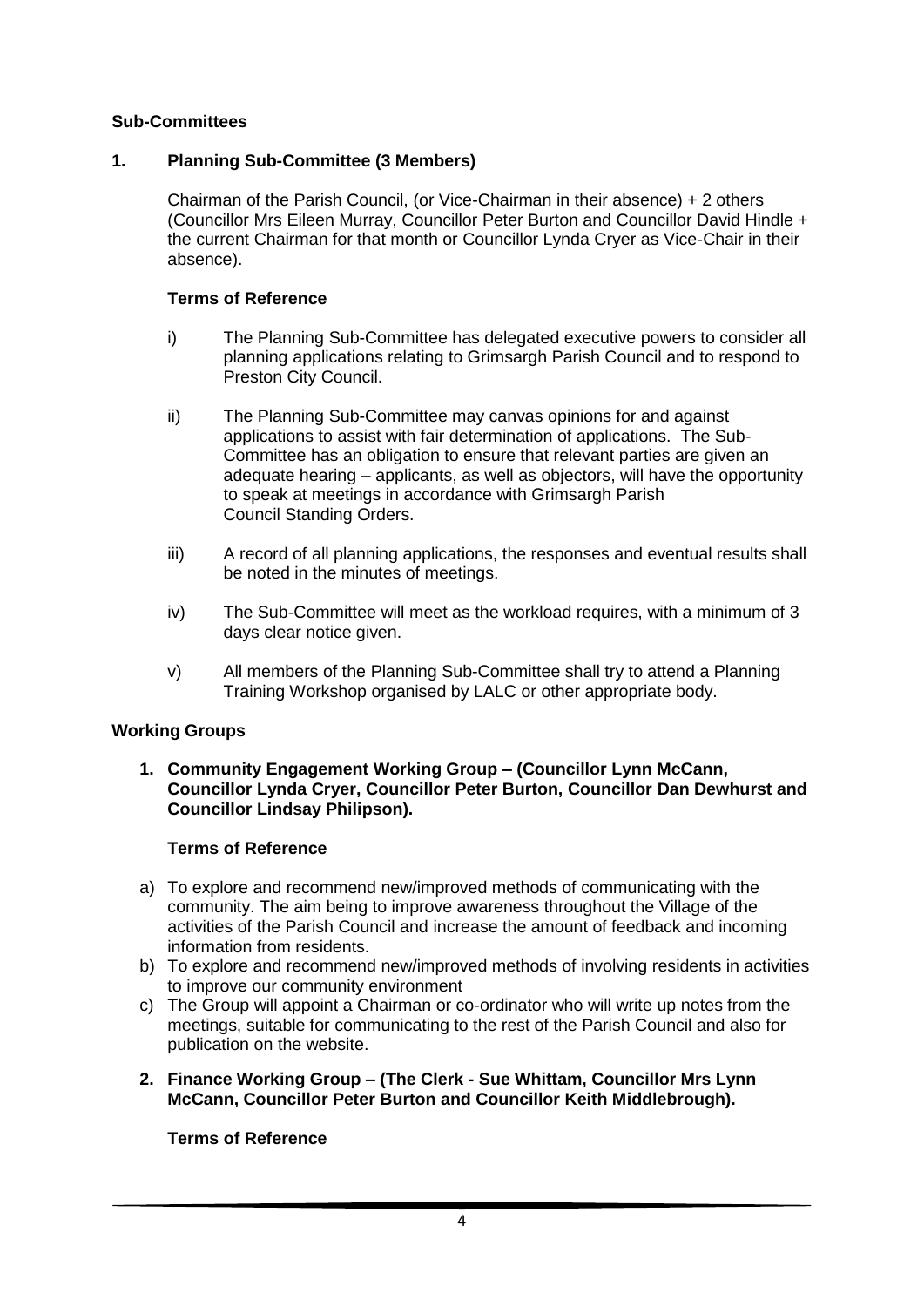- Monitor and review on at least an annual basis Grimsargh Parish Council's Financial rules and regulations to ensure they are adequate for the Parish Council's needs.
- Review and make recommendations on the budget provision for each financial year.
- Review any actions arising from the annual internal and external audits and make recommendations to the Parish Council to deal with these issues.
- Monitor and review the Parish Council's accounts to ensure they are legally compliant and promote best practice.
- Provide a written report from its meetings and report back to the Parish Council with recommendations for action.

#### **3. Nellie Carbis Millennium Woodland Working Group – (The Clerk, Councillor Lynda Cryer and Councillor Lindsay Philipson) – other members from the village to be co-opted onto the group as necessary.**

#### **Terms of Reference**

- To establish and revise, as necessary, a schedule of maintenance works what and when.
- To ensure these works are carried out according to the schedule using voluntary support where possible, but engaging paid services if required.
- To propose "special projects" with plans and costs to seek to obtain funding for such projects from grant sources – this may include from the Parish Council, but outside sources should be explored thoroughly.
- To promote the use of the Nellie Carbis Millennium Woodland by residents, local schools and others, encouraging involvement in the upkeep and enhancement by residents.
- It is an aim for the Nellie Carbis Millennium Woodland to encourage biodiversity and enhance the natural environment, to manage, rather than control or dominate it.

The following will be guidelines:

- No, or limited use of chemical restraints
- Essential work only to be carried out during the nesting season
- Minimal clearing of small fallen branches and mainly to paths or for H&S purposes
- Primarily use of native species, though some additional planting for variety and interest, as appropriate
- Additional guidelines as per the Forestry Commission document "So you Own A woodland" and links contained therein: [http://www.forestry.gov.uk/pdf/so-you-own-a](http://www.forestry.gov.uk/pdf/so-you-own-a-woodland.pdf/$file/so-you-own-a-woodland.pdf)[woodland.pdf/\\$file/so-you-own-a-woodland.pdf](http://www.forestry.gov.uk/pdf/so-you-own-a-woodland.pdf/$file/so-you-own-a-woodland.pdf)

#### **4. Best Kept Village Working Group – (The Clerk – Sue Whittam, Councillor Lindsay Philipson and Councillor Mrs Lynda Cryer).**

#### **Terms of Reference**

- To review the Judges report from 2012 and devise an action plan with recommendations for consideration by the Parish Council.
- To encourage local businesses, groups and individuals to be involved in the Best Kept Village Working Group/competition to help bring the village up to an appropriate standard.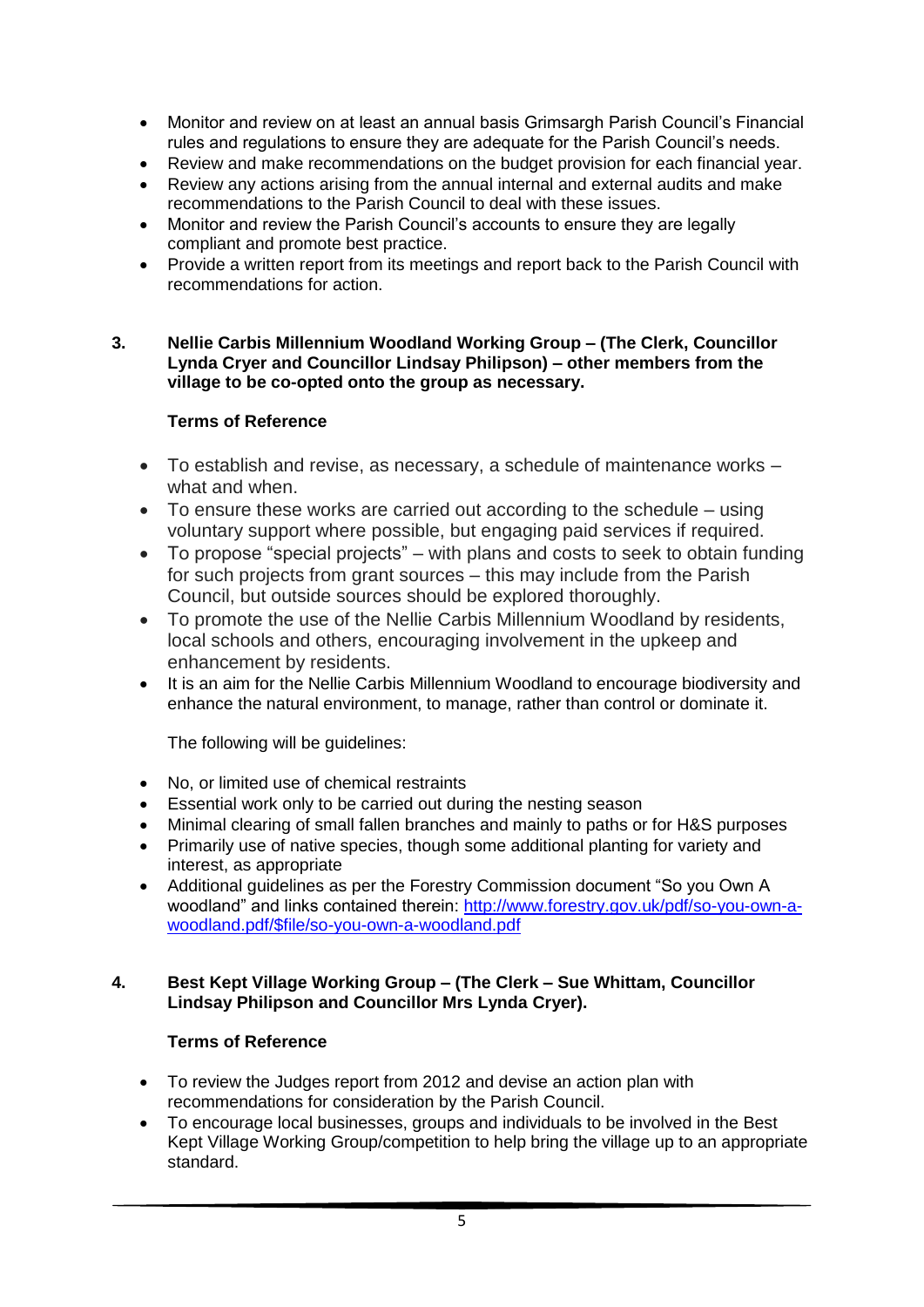- To identify general areas of improvement in the village and advise the Parish Council on solutions.
- Provide a written report from its meetings and report back to the Parish Council with recommendations for action.

#### **5. Community Safety Working Group – (Councillor Dan Dewhurst, Councillor Mrs Lynn McCann and Councillor Mrs Lynda Cryer).**

- To recommend to the Parish Council ideas to protect our local community from crime and to help people feel safer.
- To look at the advantages/disadvantages of installing CCTV or other technology in the village and report back to the Parish Council with recommendations and suggest appropriate places for installation.
- Monitor and review the effectiveness of crime prevention techniques.
- To work closely with other agencies such as the Police to raise community awareness.
- To source suitable grants and funding.
- Provide a written report from its meetings and report back to the Parish Council with recommendations for action.

#### **6. Grimsargh Wetlands Working Group – (The Clerk – Sue Whittam, Councillor David Hindle and Councillor Mrs Eileen Murray). (Note this Working Group will be holding its first meeting shortly and the draft Terms of Reference will be agreed at that meeting).**

The current remit for establishing the group as agreed at the Parish Council meeting on 3 October 2013.

1) That the Grimsargh Wetlands Working Group is established to explore further the potential for a local group to acquire the Wetlands, with the condition of some level of development taking place on the land fronting Preston Road, and that the group thoroughly investigates and evaluates the options available, returning to Grimsargh Parish Council with reports and recommendations.

2) That the Grimsargh Wetlands Working Group initially consists of Councillor Mrs Eileen Murray, Councillor David Hindle and the Clerk, Sue Whittam with the group being able to draw on local expertise as appropriate.

### **10. (14/15) Strawberry Tea 2014**

Councillor Mrs Lynda Cryer informed the Parish Council that she had provisionally booked the village hall for the strawberry tea for Sunday 17 August, 2014 between 1pm-4pm. This was the event to reward those involved in looking after planters in the village. This was agreed by the Parish Council. With regard to the budget for the event this was agreed at a maximum of £100.

Councillor Mrs Lindsay Philipson said she had spoken to Spout Farm and they were happy to help with the judging of the planters. Councillor Keith Middlebrough confirmed that Field Day Committee were happy to continue looking after their planter.

### **Resolved**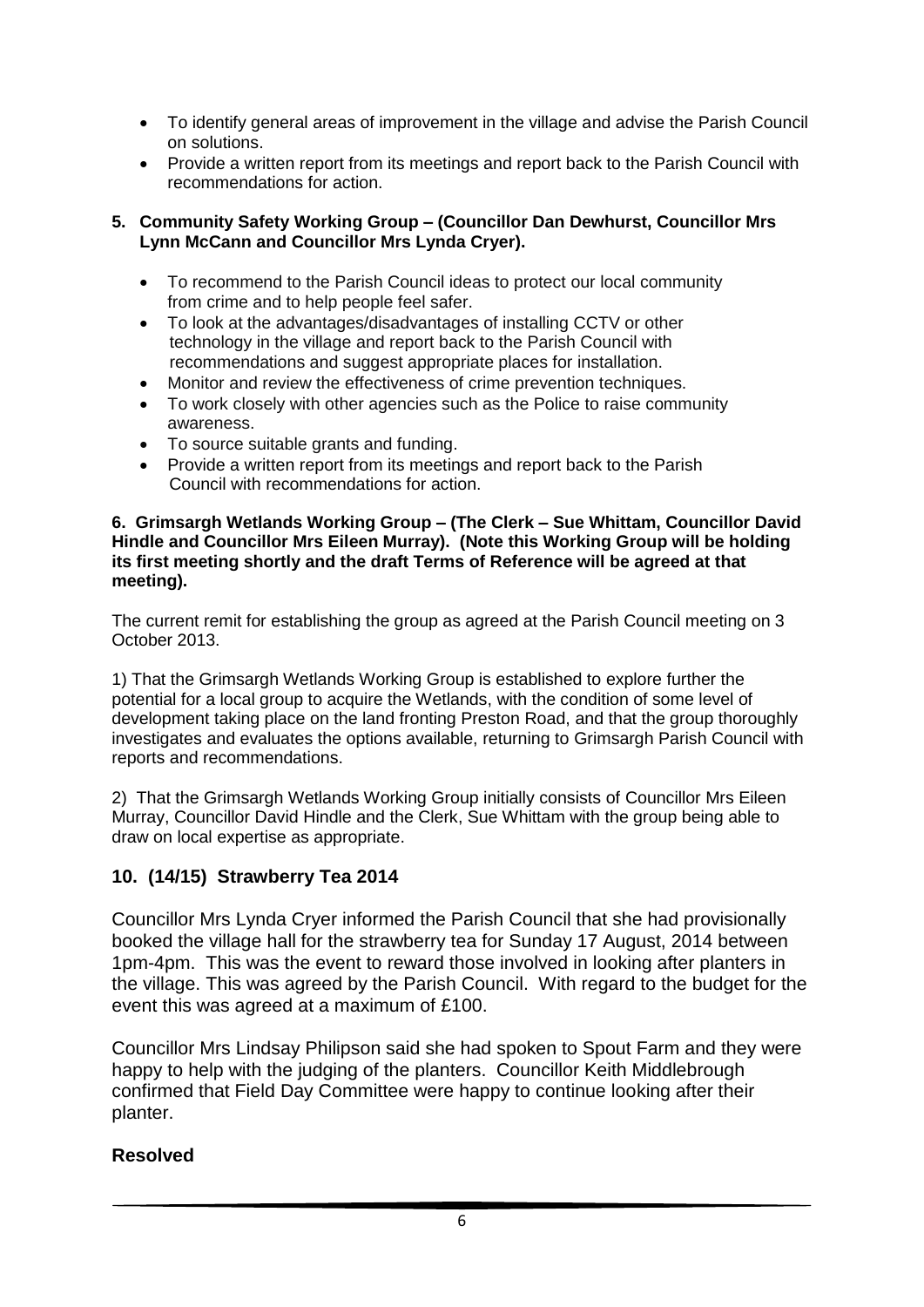That approval is given to the strawberry tea event for 2014 to be held on Sunday 17 August between 1pm-4pm at the village hall at a maximum cost of £100.

# **11. (14/15) Parish Council Insurance**

The Clerk reported that it was the time of year to review the annual insurance for the Parish Council to make sure it was adequate for the Parish Council's need. It was noted that the Parish Council currently had a long term agreement with Zurich Municipal insurance which included cover for the Nellie Carbis Millennium Woodland. It was agreed that the insurance covered all the Parish Council's current requirements and the annual insurance premium of £467.16 was agreed.

# **Resolved**

That the Parish Council insurance is renewed with Zurich Municipal at a cost of £467.16.

# **12. (14/15) Parish Council Newsletter**

The draft items had been circulated to the Parish Council for comments and approval and these were agreed. The Clerk reported that she would be sending off the draft newsletter to Amelia at AVJ Design after the bank holiday so any final comments would need to be forwarded to her by then.

Councillor Peter Burton said he would obtain the distribution list for the newsletter from Councillor Mrs Murray and re allocate the distribution of the newsletters to include the new Councillors. Councillor Mrs Lindsay Philipson said she was happy to collect the newsletters when they had been printed.

## **Resolved**

That the report is received and noted.

# **13. (14/15) Friends of Grimsargh Green (FoGG)**

Councillor Mrs Joyce Chessell gave an update on the work of FoGG. This had been circulated by e mail to the Parish Council.

It was noted that FoGG were waiting for the delivery of top soil and the G's to go on the bed where the trees have been removed. The new benches had been ordered and so had the locally sourced stone from Longridge for the QEII plaque.

## **Resolved**

That the report is received and noted.

# **14. (14/15) Financial Matters and banking**

It was noted that we currently had an estimated £22,536.93 in the bank as at 1 April 2014. (We were still awaiting the May bank statement).